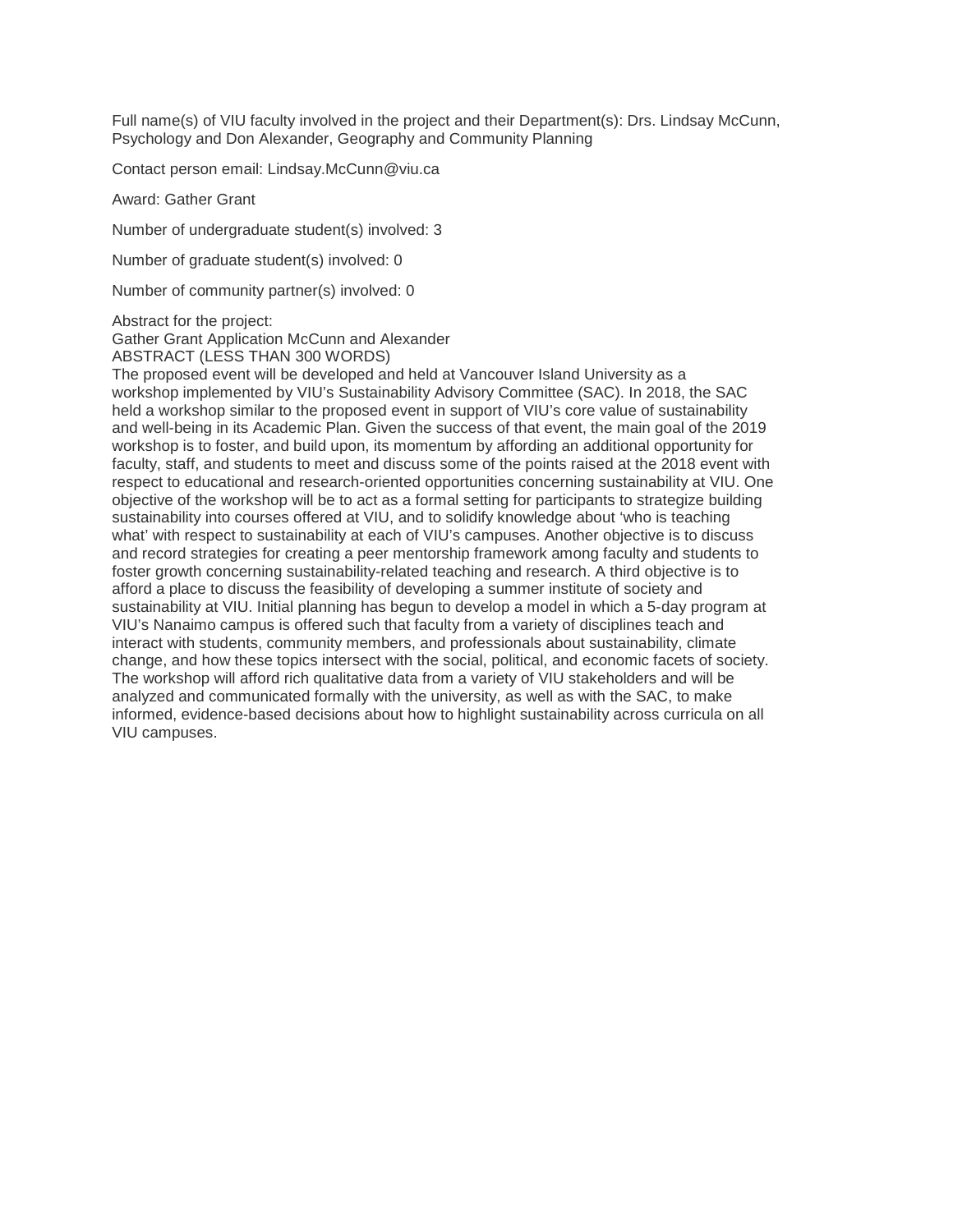## **PROJECT DESCRIPTION (4 PAGES MAX)**

The proposed event will be developed and held at Vancouver Island University (VIU) as a workshop implemented by VIU's Sustainability Advisory Committee (SAC). In February of 2018, the SAC held a workshop similar to the proposed event in support of VIU's core value of sustainability and well-being in its Academic Plan. The title of the 2018 workshop was "Sustainability Across Curricula;" the event we are proposing to occur in February, 2019 will expand upon the rich ideas and insights that emerged from the over 30 faculty, students, and staff who actively participated. Indeed, a presentation of knowledge gathered from the 2018 event has been accepted to the annual international conference on Environmental, Cultural, Economic, and Social Sustainability scheduled to be held in Vancouver in January, 2019. We have also submitted to present at the BC Land Summit in Vancouver in May, 2019 (we are awaiting confirmation of acceptance). Arguably, we can expect that a qualitative and systematic analysis of ideas shared at the proposed event in 2019 will be similarly mobilized in academic, public, and professional arenas.

Given the success of the workshop in 2018, the main goal of the 2019 workshop is to foster, and build upon, its momentum by affording an additional opportunity for faculty, staff, and students to meet and discuss some of the points raised at the 2018 event with respect to educational and research-oriented opportunities concerning sustainability at VIU. Thus, one objective of the workshop will be to act as a formal setting for participants to strategize building sustainability into courses offered at VIU, and to solidify knowledge about 'who is teaching what' with respect to sustainability at each of VIU's campuses. Another objective of the workshop is to discuss and record strategies for creating a peer mentorship framework among faculty and students to foster growth concerning sustainability-related teaching and research.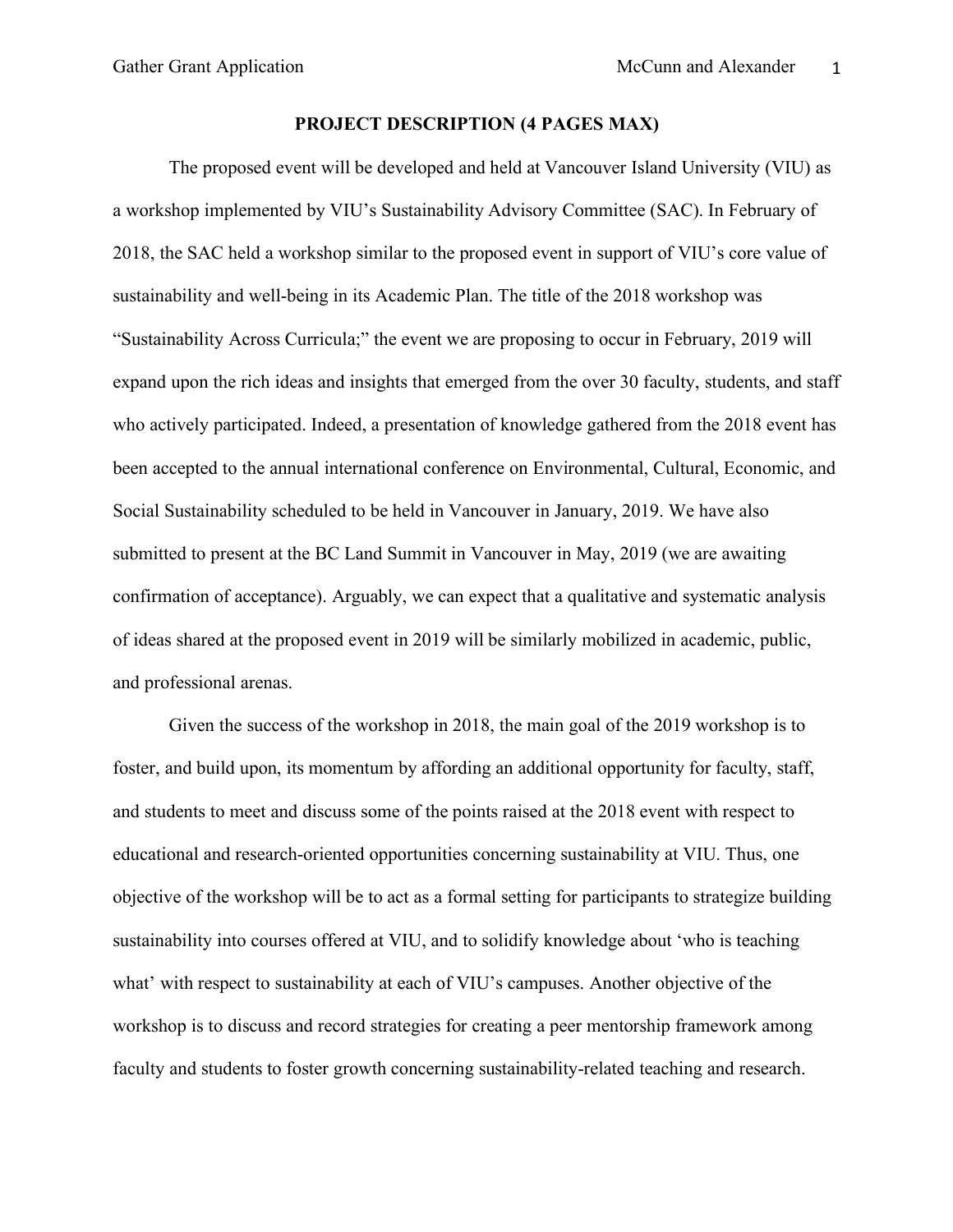A third objective of the workshop is to afford a place to discuss the feasibility of developing a summer institute of society and sustainability at VIU. Drs. Alexander and McCunn are in the process of planning a model in which a 5-day program at VIU's Nanaimo campus is offered such that faculty from a variety of disciplines teach and interact with students, community members, and professionals about sustainability, climate change, and how these topics intersect with the social, political, and economic facets of society. A summer institute centering on society and sustainability may attract participation from a number of sectors and, thus, become a new revenue stream for VIU. It may also raise VIU's profile as an institution that capitalizes on its interdisciplinary expertise within a specific geographical context, as well as the energy and motivation shown by faculty and students who wish to be a part of a cohesive new program to communicate sustainability at local levels and beyond.

The workshop would also draw connections between teaching sustainability and VIU's commitment to reconciliation with First Nations, its policy of making post-secondary education accessible to First Nations students, and its use of the expertise of local First Nations elders. Already, courses taught at VIU focusing on sustainability exist -- some are co-taught by elders and regular faculty. In addition, field trips and field courses incorporate First Nations content and practical work in some geography courses, and in the work of the Mount Arrowsmith Biosphere Region Research Institute (MABRRI), focus on assisting First Nations communities in a practical manner. Each of these elements may act as examples for discussion.

VIU is actively linking itself with the UN's sustainability development goals (SDGs). These 17 goals have been put forward by the UN to guide and unify governments and institutions as they make decisions that affect social and environmental changes on a global scale. The SDGs encompass the environmental, social, economic, and governance related aspects of sustainability,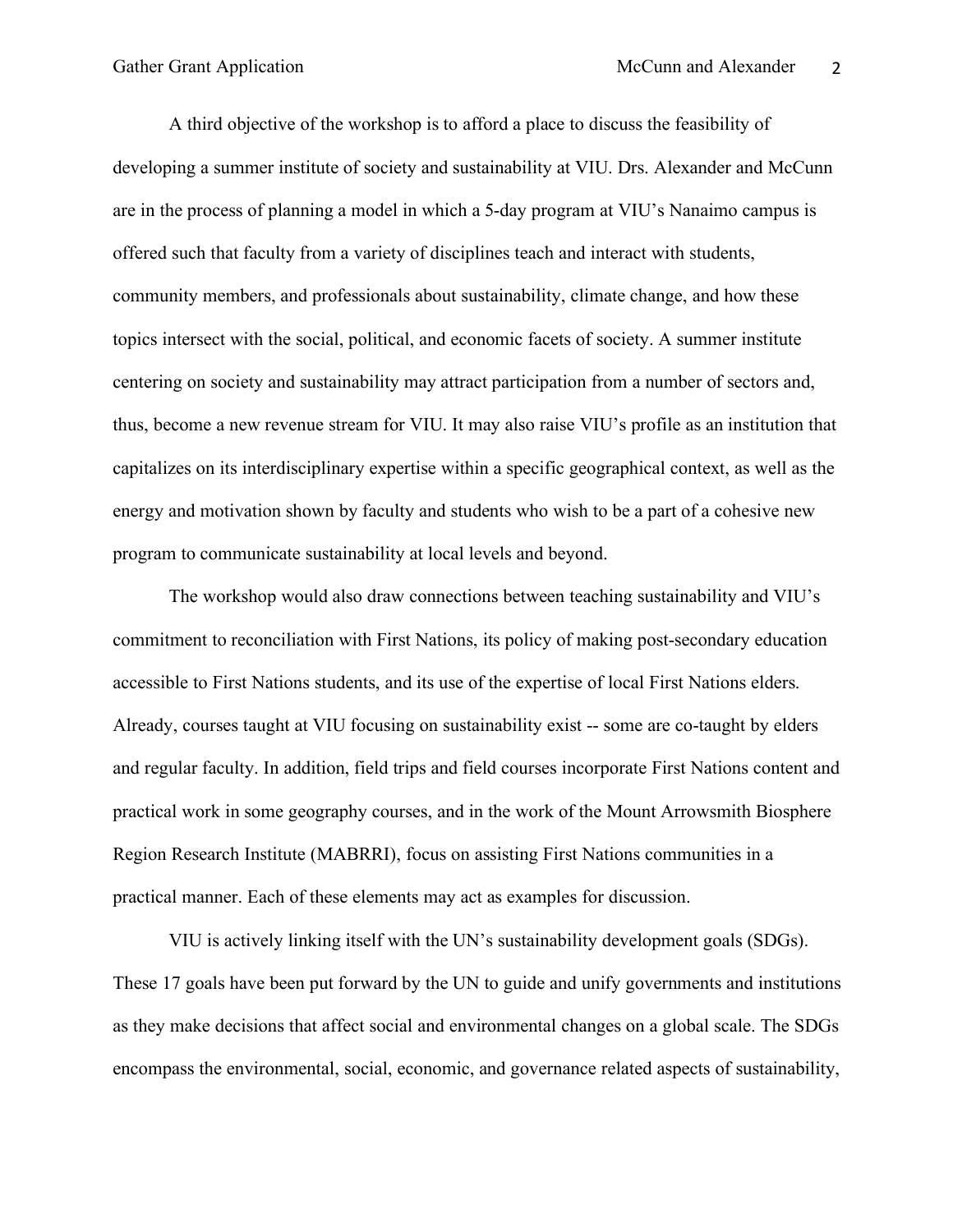and both reflect curricular topics already being emphasized at VIU, as well as areas where we can expand. It is timely and prudent for an innovative and forward-looking university to support events and programs initiated by faculty that utilize the SDGs, as well as the breadth of cultural knowledge proximal to all of VIU's campuses. Doing so would undoubtedly help to create a novel and unique program for VIU to market and expand upon in the future. This, along with the positive feedback we have encountered during initial conversations with faculty in programs such as nursing, business, psychology, geography, and geology, may afford a strong starting place for conversations about the feasibility of a summer institute at the proposed workshop.

The event's audience would likely consist of between 40-60 individuals. Faculty at VIU who wish to teach and research topics to do with sustainability and society, as well as those who wish to see such topics receive more attention at the institutional level, may choose to attend. Students will also be encouraged to attend and share their visions of what a future summer institute of society and sustainability could be like if it utilized, and augmented, existing connections across faculties. Having a student voice about other topics at the workshop, especially concerning the development of a peer mentoring framework, would also be valuable. Community members and professional stakeholders may also attend to offer feedback on the feasibility and content of a summer institute.

This potential (and diverse) audience would be engaged first through a keynote speaker at the start of the event. We have contacted the Director of the University of Victoria's (UVic) Human Dimensions of Climate Change interdisciplinary minor/certificate program, Dr. Martha McMahon, to ask programmatic advice and we may invite her to speak if the event is funded. Indeed, compensation for Dr. McMahon (or another speaker if she is unavailable at the time of the event) is reflected in the budget found in this application. Reaching out to those at UVic who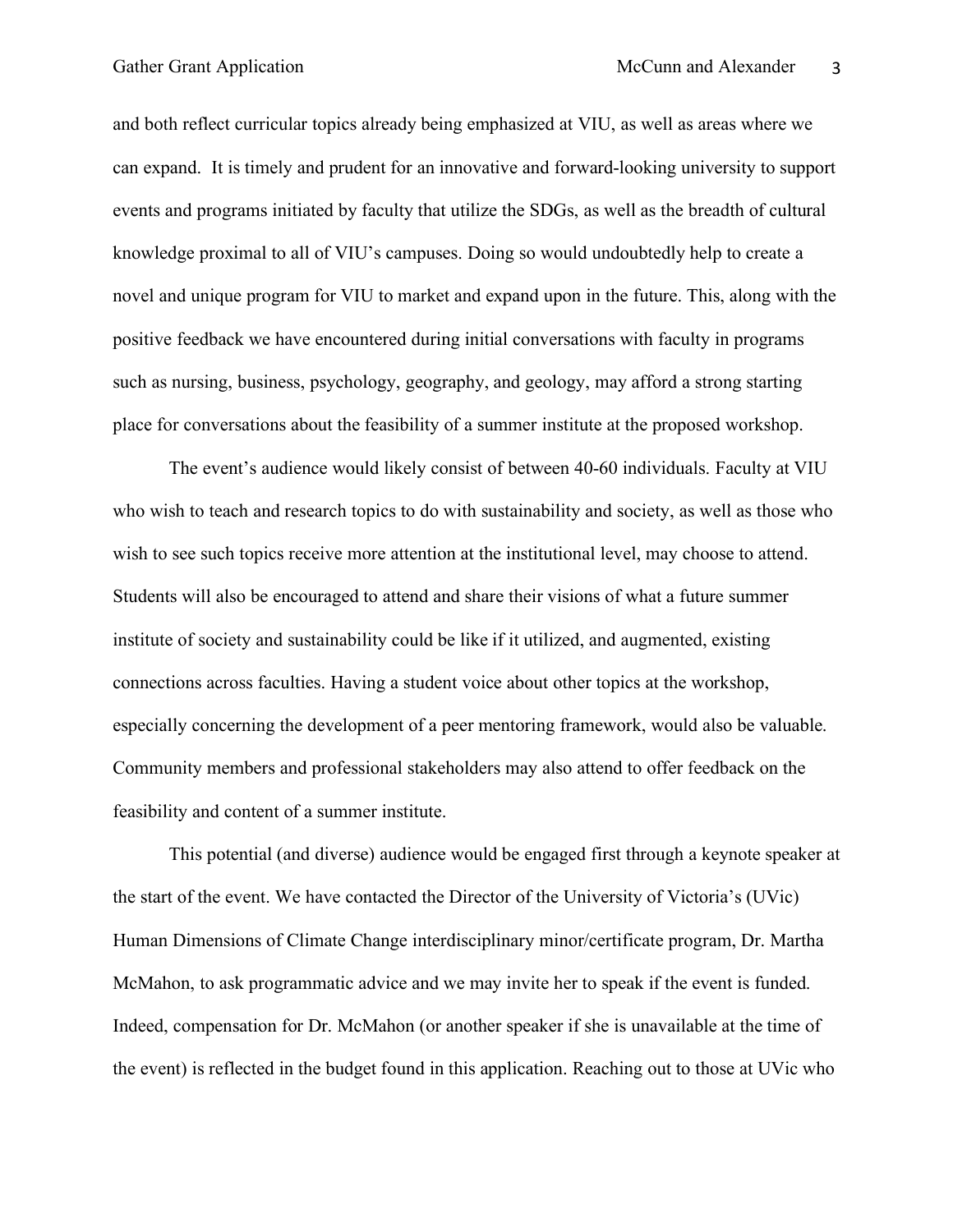are already working with an interdisciplinary, revenue-creating model for a similar program helps VIU better connect with proximal institutions and will undoubtedly help drive outwardfacing discussions that combine topics having to do with humanities, politics, the social sciences, as well as the natural sciences.

Although the agenda of the workshop has not been finalized, we expect that audience members would also be engaged during a panel discussion of speakers who have experience teaching in teams about concise topics that are of interest to both university students as well as community members and professionals. Possible speakers may be educators and researchers affiliated with UVic's Human Dimensions of Climate Change interdisciplinary minor/certificate program, the Pacific Climate Impacts Consortium, and from VIU itself. Finally, a data-gathering activity, such as a World Café, would also be undertaken at the event to collect feedback and ideas from participants in order to inform decisions about the topics addressed at the workshop. Key questions asked during this activity would centre on strategizing ways to insert sustainability into curricula at VIU by discussing peer mentorship among faculty and students, as well as what participants believe might help or hinder the development and operation of a summer institute in society and sustainability at VIU.

We anticipate that the proposed event will afford rich, qualitative data for an undergraduate research assistant, supervised by Dr. McCunn in her Environmental Psychology Research Lab in the department of psychology, to systematically content analyze. Emerging themes and categories can then be communicated formally with the university, as well as with the SAC, to make informed, evidence-based decisions about how to highlight sustainability across curricula on all VIU campuses.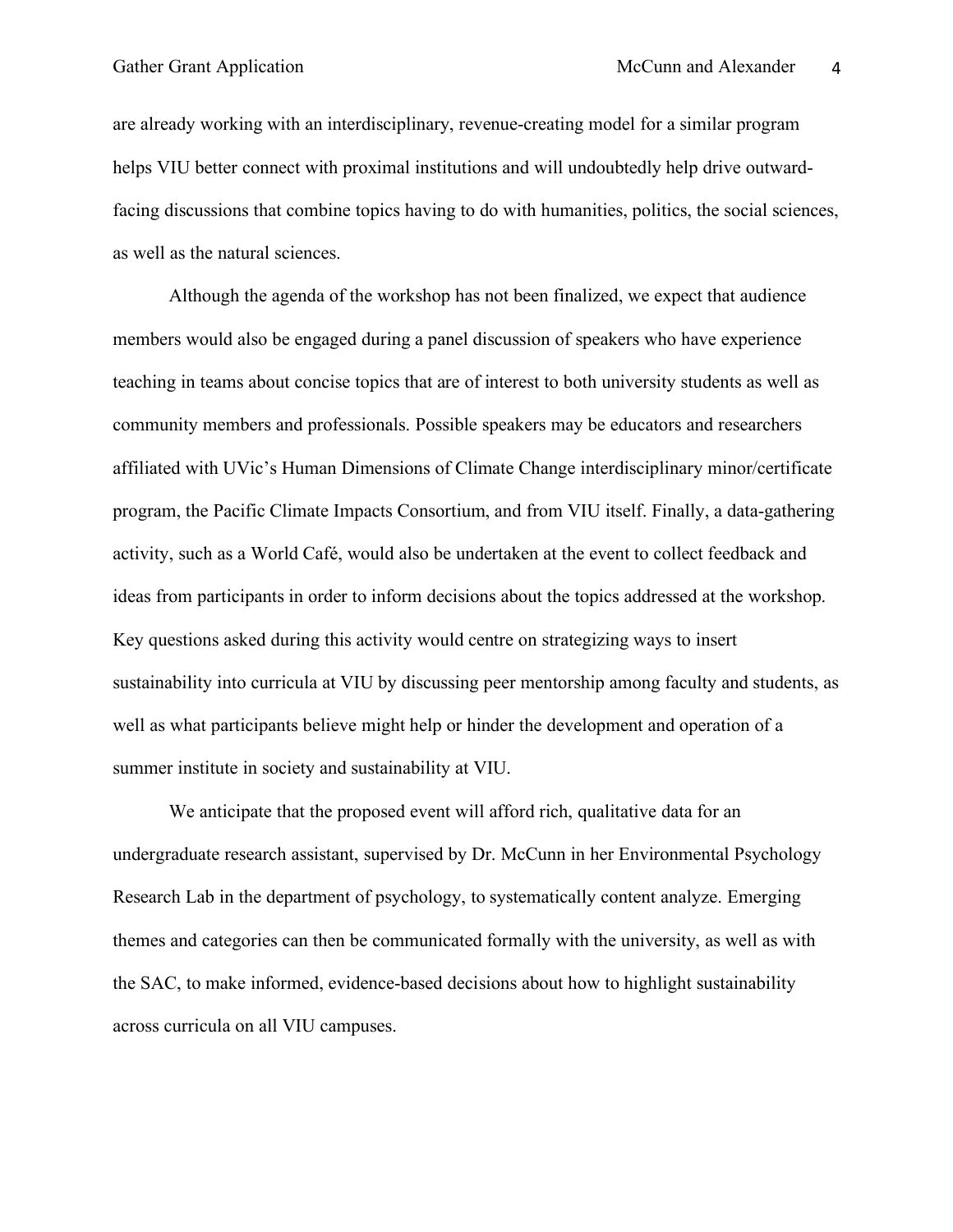## **BUDGET AND JUSTIFICATION (1 PAGE MAXIMUM; \$3,000 MAXIMUM)**

| <b>ITEM</b>                                         | <b>JUSTIFICATION</b>                                                                                                                                                                                                                                                                                                                    | <b>DOLLAR AMOUNT</b> |
|-----------------------------------------------------|-----------------------------------------------------------------------------------------------------------------------------------------------------------------------------------------------------------------------------------------------------------------------------------------------------------------------------------------|----------------------|
| Keynote speaking compensation/honorarium            | We may ask a Director from the Human<br>Dimensions of Climate Change program at<br>the University of Victoria to speak, but we<br>may also invite someone else from another<br>institution to speak and we would like to<br>ensure that they are appropriately<br>compensated for their time and effort in<br>terms of preparation time | \$100                |
| Keynote hotel cost (1 night in downtown<br>Nanaimo) | We would like the keynote speaker to stay<br>overnight to apply less pressure on their<br>travel time                                                                                                                                                                                                                                   | \$200                |
| Keynote gas mileage                                 | Because we intend to invite someone local<br>(i.e., on Vancouver Island), we would like to<br>help pay for their gas mileage                                                                                                                                                                                                            | \$50                 |
| Keynote food expenses                               | The event would have a catered lunch<br>through VIU's food services but he or she<br>could be compensated for other meals                                                                                                                                                                                                               | $\overline{$}50$     |
| Research Assistant time                             | An undergraduate research assistant would<br>need to be hired to undertake the content<br>analyses of all qualitative data produced at<br>the event. Dr. McCunn is the Director of the<br>Environmental Psychology Research Lab and<br>has access to students who have been trained<br>to conduct this analysis.                        | \$800                |
| Event catering                                      | We will need to have the event catered by<br>VIU's food services. This value is slightly<br>above what we paid last year (\$722.29)<br>because we expect more people to participate                                                                                                                                                     | \$750                |
| Poster printing and other advertising               | We would like to advertise the event using<br>posters around campus and in the community<br>as well as in environmentally-friendly ways<br>(e.g., online)                                                                                                                                                                               | \$50                 |
| Conference fee[s]                                   | Abstracts using data from the workshop held<br>in 2018 have been accepted to conferences<br>but we have found the conference fees to be<br>steep and we are often unable to attend<br>without financial support from VIU.<br>Therefore, we have decided to build in this<br>form of support in this application.                        | \$1000               |
|                                                     | <b>TOTAL</b>                                                                                                                                                                                                                                                                                                                            | \$3,000              |